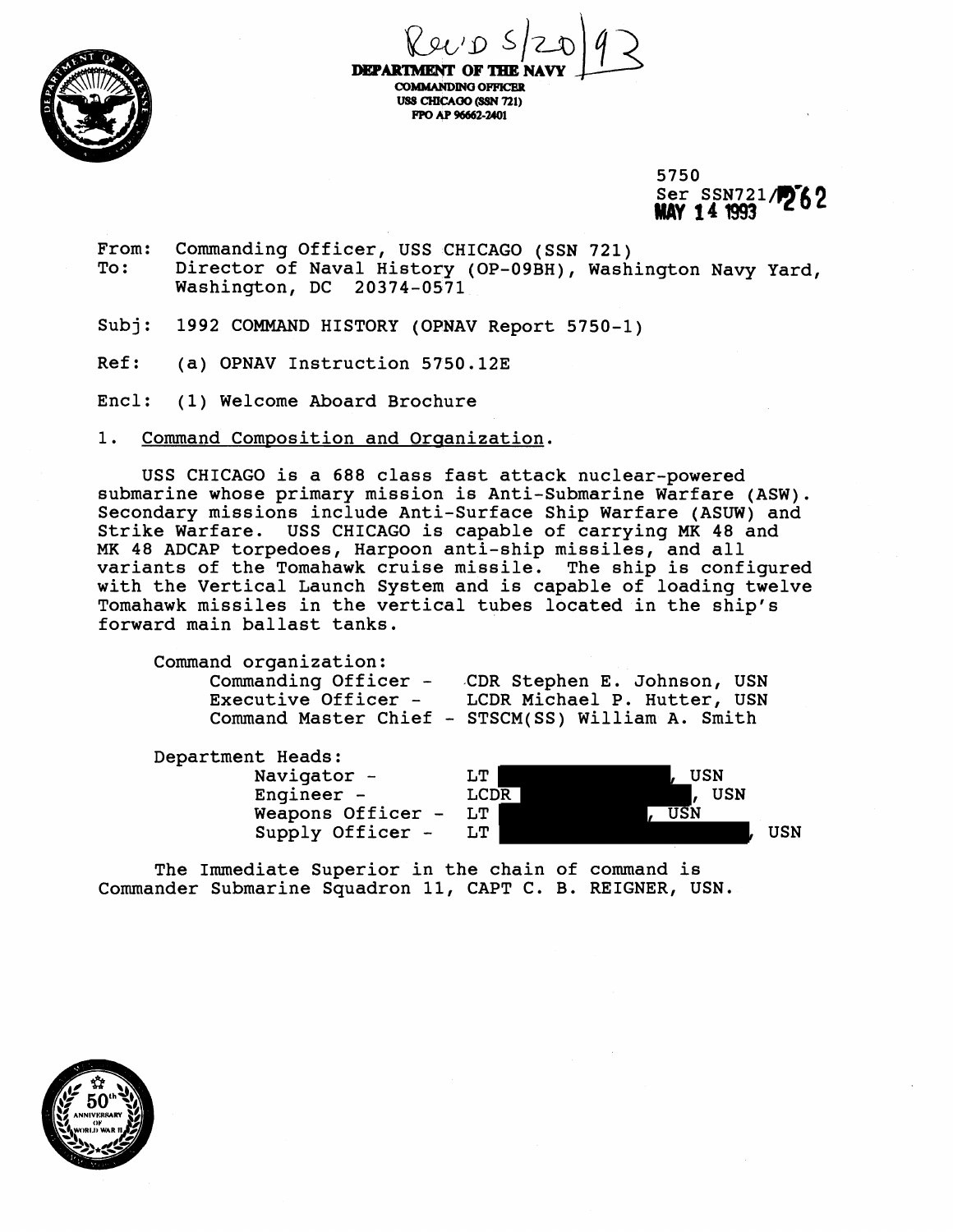## **2.** Chronoloqical Narrative.

January - **9** February February February - **17** February - **21** February - **23** February - **28** February - **2** March - **8** March **9** March - **12** March - **29** March March - **3** April - **17** April April - **5** May **<sup>6</sup>**- **9** May **<sup>10</sup>**- **12** May **<sup>13</sup>**- **17** May **<sup>18</sup>**- **28** May May - **1** June **<sup>2</sup>**- **5** June - 10 June - **12** June **13** June - **18** June **18** June - **23** June - **27** June June - 1 July **<sup>2</sup>**- **5** July **6** July - **24** July - **26** July July - **26** August - **31** August - **13** September - **25** September - **27** September September - **4** October - **9** October - **15** October 10 - 15 October<br>16 October - 5 November November - **8** November November - **15** November

Inport, San Diego, CA Fast Cruise Sea Trials - SOCAL<br>Local Ops - SOCAL Local Ops - SOCAL Local Ops - SOCAL Inport, San Diego, CA Local Ops - SOCAL Inport, San Diego, CA Local Ops - SOCAL Inport, San Diego, CA Local Ops - SOCAL Inport, San Diego, CA Local Ops - SOCAL Inport, San Diego, CA Transit to Westpac Port Visit - Brisbane, Australia (50th Anniversary of Battle of Coral Sea) Transit to Townsville Port Visit - Townsville, Australia Transit to Yokosuka Port Visit - Yokosuka, Japan **Transit** ASWEX **92-1US**  Transit BSP - Sasebo, Japan PACSUBASWEX Transit rransit<br>Port Visit - Sasebo, Japan ASWEX **92-2US**  Port Visit - Chinhae, Korea Transit to Guam BSP - Guam Port Visit - Guam<br>Transit Transit WESTPAC Ops Transit Port Visit - Yokosuka, Japan POLL VISIL - TOROS<br>Transit to - Guam 11ansic co - Guam<br>Port Visit - Guam Transit to Pearl Harbor, HI Port Visit - Pearl Harbor, HI Transit to San Diego, CA Inport San Diego, CA VIP Cruise for the **721** Club Inport San Diego, CA Change of Command Inport San Diego, CA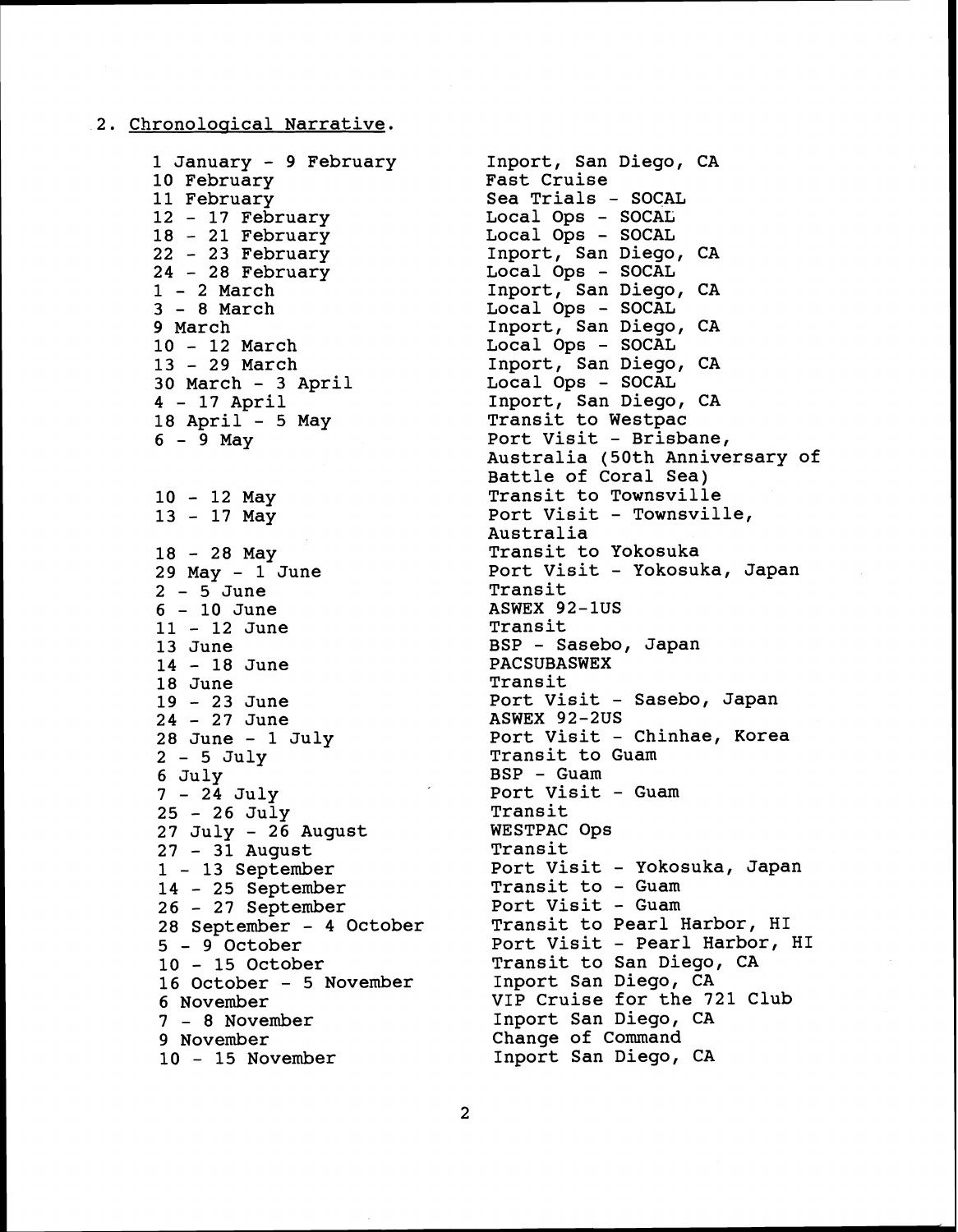- **<sup>16</sup> 18 November** 
	- **<sup>18</sup> 21 November**
	- **22 November**
	- **23 November**
- **24 November**
- **25 November**
- **<sup>26</sup> 29 November**
- **<sup>30</sup> 2 December**
- **<sup>3</sup> 31 December**

**COMTUEX 93-2T, SOCAL Transit to Bangor, WA Inport Bangor, WA Transit to Nanoose, Canada Local Ops** - **Nanoose Transit to Esquimult, Canada Port Visit** - **Esquimult, Canada Transit to San Diego, CA Inport San Diego, CA**